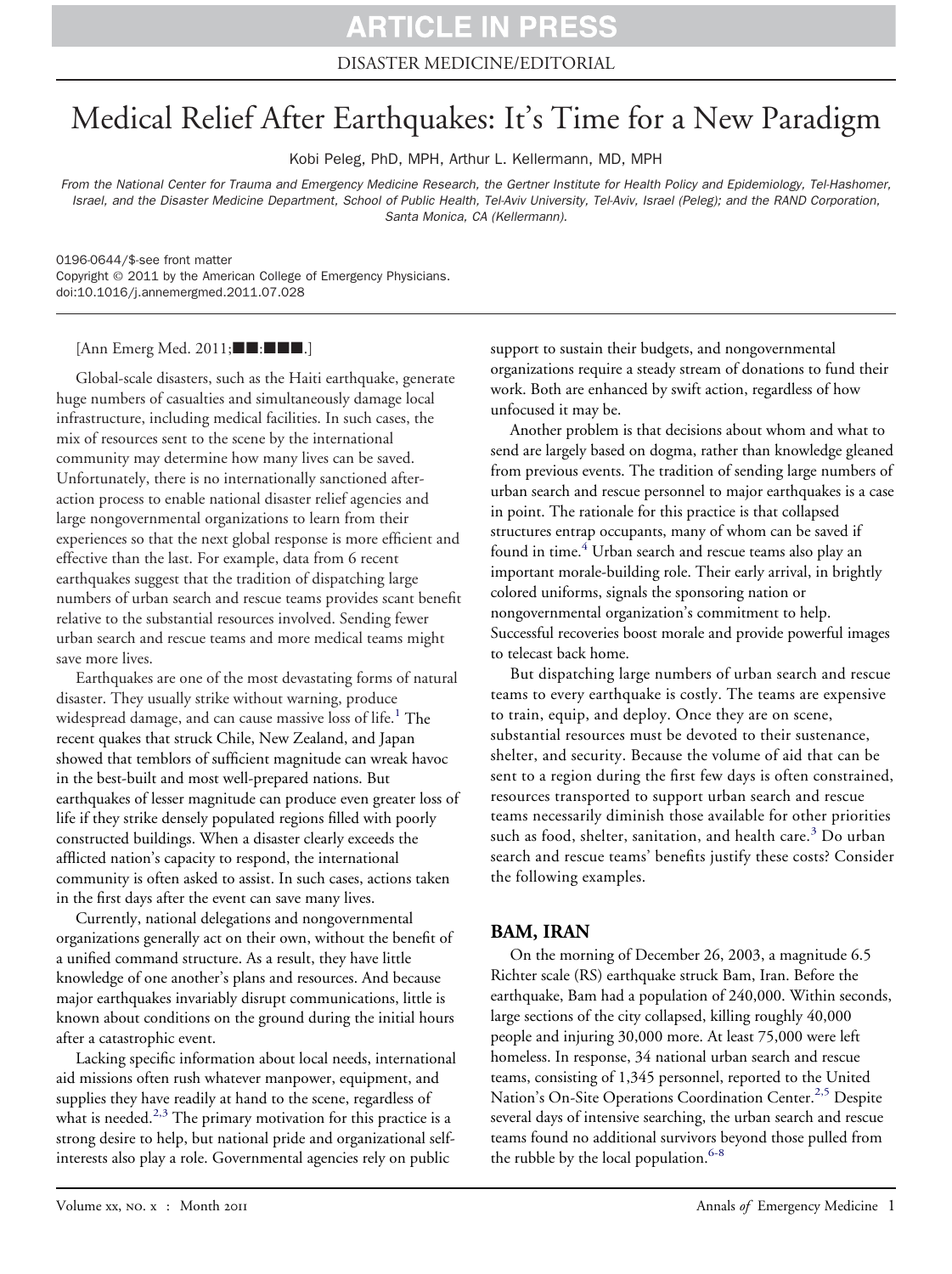#### **KASHMIR, PAKISTAN**

On October 8, 2005, a magnitude 7.6 RS earthquake hit a wide area in South Asia, especially Pakistan-administered Kashmir, killing 73,338 people and injuring more than 100,000. Despite an immediate United Nations Disaster Advisory Committee response, only 24 survivors were extricated by urban search and rescue teams.<sup>[3](#page-2-3)</sup>

#### **PADANG, INDONESIA**

On September 30, 2009, a magnitude 7.6 RS earthquake struck Padang, the capital of West Sumatra, Indonesia, a city of 900,000. According to official sources, the quake killed 1,117 persons, injured 3,000 more, and affected 2.5 million. Responding nations sent 21 urban search and rescue teams, consisting of 688 personnel and 67 dogs, to the scene.<sup>[9,10](#page-2-5)</sup> No survivors were found beyond those rescued by local citizens.<sup>[11,12](#page-2-6)</sup>

#### **PORT-AU-PRINCE, HAITI**

On January 12, 2010, a magnitude 7 RS quake struck Port-au-Prince, the capital of Haiti. Because most of the city's public and private buildings were poorly constructed, they swiftly collapsed, killing 200,000 people and injuring  $300,000$  more.<sup>[13](#page-2-7)</sup> Forty-three urban search and rescue teams equipped with advanced detection and extrication equipment were sent to the scene by various nations.<sup>[14](#page-2-8)</sup> Because access was restricted to a badly damaged airport, some of these teams did not reach Haiti until the fifth day after the quake. Eventually, more than 1,800 urban search and rescue personnel and 161 dogs participated in the response. Collectively, they rescued 120 to 134 people, a fraction of those saved by the Haitian people themselves.<sup>[15,16](#page-2-9)</sup>

### **CHRISTCHURCH, NEW ZEALAND**

On February 22, 2011, a magnitude 6.3 earthquake struck Christchurch, New Zealand. Because the epicenter of the quake was very shallow, it produced widespread damage. When this article went to press, the casualty count stood at 159 fatalities, 700 injured, and more than 200 missing. According to various reports, the approximately 600 urban search and rescue personnel deployed to assist rescued between 1 and 3 survivors<sup>[17](#page-2-10)</sup>

#### **NORTHEASTERN JAPAN**

Reports on the international response to the massive 9 RS earthquake and subsequent tsunamis are still being compiled. To the best of our knowledge, responding urban search and rescue teams found no survivors beyond those rescued by the local population.<sup>[18,19](#page-2-11)</sup>

Contrast the cumulative results of these 6 international responses with the effect of a single field hospital in Haiti. This facility, which was staffed by 120 physicians, nurses, paramedics, and support personnel of the Israeli Defense Force, reached Port-au-Prince on the third day after the earthquake. During the next 11 days, the hospital admitted 737 victims, some of whom were subsequently transferred to other nearby

field hospitals. More than half of patients admitted had open fractures or severe soft tissue infections.<sup>[14](#page-2-8)</sup> Many were septic on arrival and probably would not have survived without aggressive intervention. The Israeli Defense Force team performed a total of 243 major surgical procedures, at least 200 of which were deemed to be lifesaving. During this short time, the hospital treated 1,111 patients with problems ranging from major trauma to simple fractures, soft tissue injuries, infectious diseases, and obstetric and newborn emergencies.<sup>[20](#page-2-12)</sup> Similar results were achieved by other field hospitals.<sup>[21](#page-2-13)</sup>

No country can afford to send an unlimited number of personnel and resources to a disaster. It is therefore imperative that international relief groups deploy the proper mix of urban search and rescue personnel, health care providers, sanitary engineers, logistics specialists, and others to do the most good. In general terms, the resources required to deploy and support a small urban search and rescue mission are equivalent to those of a field clinic. The cost of deploying a medium-sized urban search and rescue mission is roughly equivalent to that of a small field hospital. A heavy urban search and rescue team costs approximately \$900,000 to deploy. The Israeli Defense Force spent \$1.7 million on its heavy field hospital in Haiti (all sums are estimated).

Urban search and rescue providers are highly dedicated and skilled. The fact that they rescue few survivors is not because of lack of effort. But by the time they reach the scene of a distant disaster, most trapped victims have either been rescued by the local population or died. $4$ 

In Haiti, field hospitals and medical teams had far greater influence. Even those that arrived several days after the quake were immediately flooded with casualties, many of whom had life-threatening problems. This forced them to allocate scarce resources to those who had the greatest likelihood of benefitting, rather than the most severely injured.<sup>[22](#page-2-14)</sup> Had more medical teams been sent to Haiti and their efforts better coordinated, it is likely that more lives could have been saved. $23$ 

This is but one lesson among many that should be drawn from recent disasters. But to date, no policy has been developed to optimize the mix of personnel involved in global relief efforts. To ensure that the next global response is more effective than the last, the national organizations and major nongovernmental organizations that regularly participate in disaster relief should regularly convene under the auspices of the United Nations Disaster Advisory Committee or the United Nations's Office of Civil and Humanitarian Assistance to share their experiences, offer insights, and critique their response in a nonjudgmental way. Each meeting should produce an official "after-action report" that addresses, at a minimum, how the host country's needs were ascertained; what personnel, equipment, and supplies were sent; how arriving teams and resources were staged; how transportation and security were arranged; how various groups interacted with the host country, the local population, and one another; and the ultimate effect of the effort. Given the political sensitivities involved,